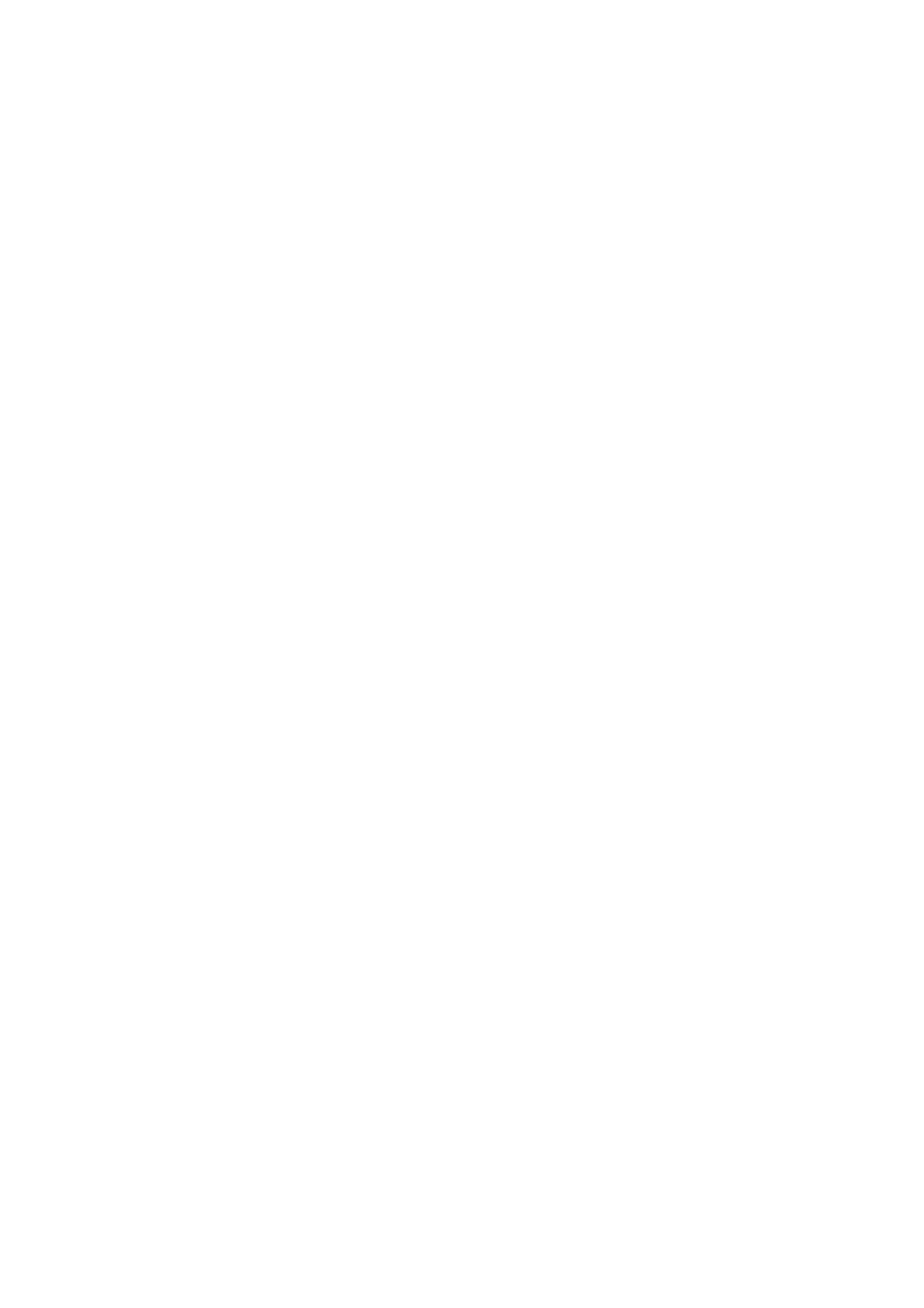## **Defining assets**

## **Introduction**

The Canberra Group has discussed refining the definition of an asset and John Pitzer provided a paper raising some of the points to be clarified. This document attempts to move this subject forward by suggesting elements which need to be added or changed to the SNA. Not all will fall in chapter 10 or only in chapter 10. Wording is important and comments on wording would be appreciated but more important at this stage is whether the approach taken is appropriate.

The present definition of an asset uses the concepts of ownership and benefits though neither of these terms is defined. This is an omission which needs correcting. However, I would prefer not to use the word "benefit" in this context since in the System it has a special meaning in the context of social benefits. In its place I suggest using "reward". This fits with the notion of "risks and rewards" which it is useful to use elsewhere and, with explanation, I think should not prove to be a problem though comments on this terminology would be welcome also.

The definition of rewards and ownership need to appear first in chapter 3. Here is some suggested text.

## **Rewards**

*The heart of the System describes how labour, capital and natural resources including land are used to produce goods and services. These goods and services are used for the three economic activities recognised in the System, production, consumption and accumulation. Rewards are defined as follows.* 

## *Rewards are the means of acquiring goods and services for production, consumption or accumulation in the current period or in future periods.*

*Sometimes the immediate reward is in terms of goods and services directly, for example own account production or wages and salaries in kind. More often a reward is in the form of the medium of exchange (money) for example as wages and salaries. Consumption is an activity which takes place in the current period only but may be financed from past rewards. Production and accumulation involve rewards postponed to future periods. Thus means of allowing rewards to be moved from one accounting period to another have to be recognised. These take the form of financial assets where a reward in one period is converted to a reward in one or more future periods. Similarly goods and services, or current rewards, may be acquired by committing future rewards in the form of financial liabilities.(The concept of reward in the System is analogous to that of benefit in commercial accounting but the term benefit is reserved in the System for use in the context of social benefits.)* 

# **Ownership**

*Two types of ownership can be distinguished, legal ownership and economic ownership.* 

*The legal owner of entities such as goods and services, natural resources, financial assets and liabilities is the institutional unit entitled in law and sustainable under the law to claim the rewards associated with the entities.* 

*Sometimes government may claim legal ownership of an entity on behalf of the community at large. No entity which does not have a legal owner, either on an individual or collective basis is recognised in the System.*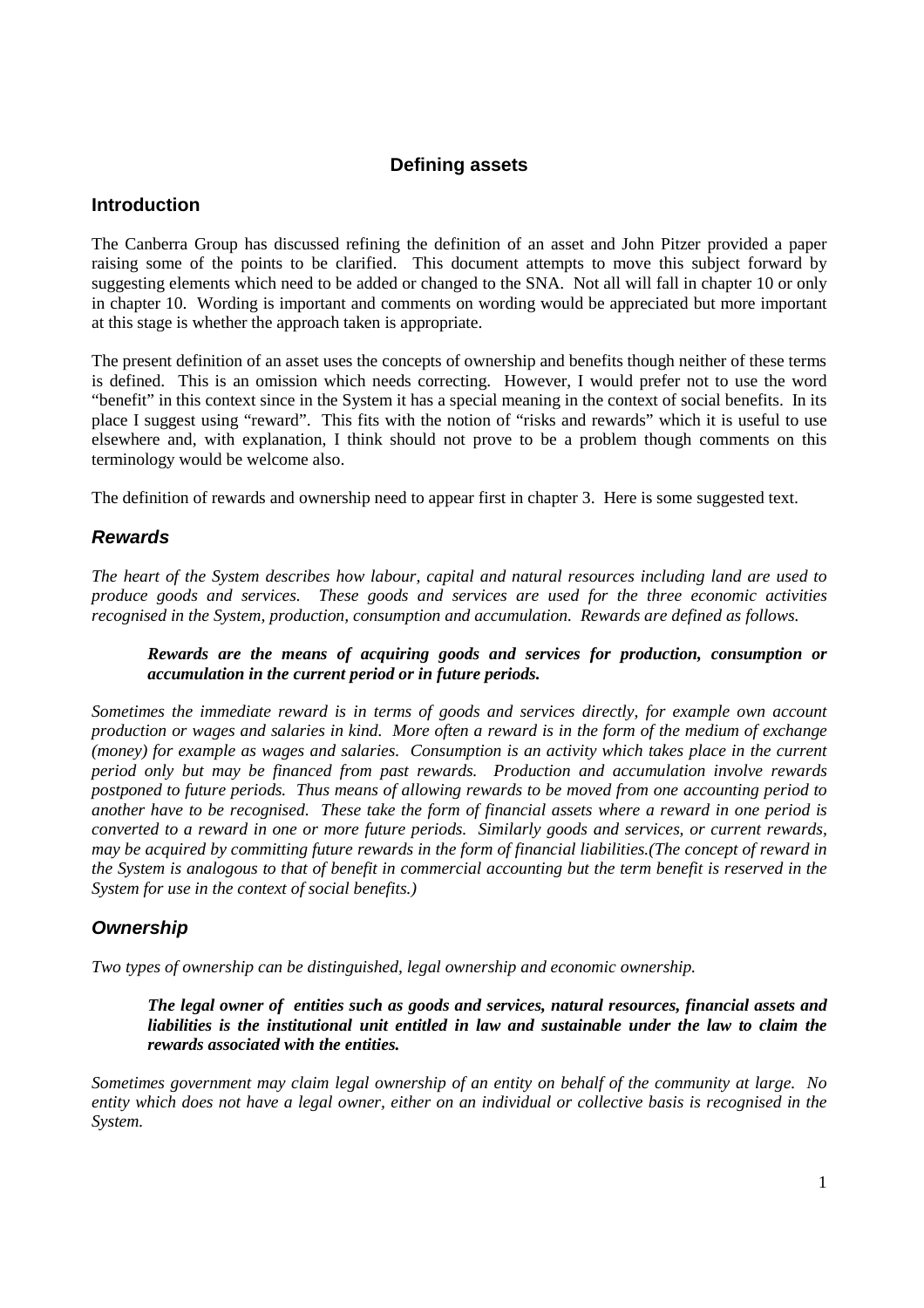*The acts of production, consumption and accumulation, involve varying degrees of risk. Two main forms of risk can be identified. The first sort refers to production. These arise because of such uncertainties as the demand for goods and services once produced, developments in the economy in general and technical innovation which affects the rewards to be earned from capital and natural resources. The consequence is that rewards to capital, natural resources and labour in the form of operating surplus and income from employment, are not wholly predictable in advance, but embody a degree of risk.* 

*The second type of risk refers to the process of transferring rewards between time periods. It arises because of uncertainty over interest rates in future periods, which in turn affects the comparative performance of different types of rewards.* 

*When economic agents make decision about consumption or accumulation, they have to make a judgement about the relative advantages of rewards being converted to goods and services in the current period as against conversion in a later period. Thus all economic activity involves both rewards and risks. Transferring rewards between time periods inevitably involves transferring risks also. An agent may opt for a lower but more certain reward in future rather than a reward which might be higher but is less certain. Of particular interest is the case when an agent swaps rewards and risks associated with production with those associated with financial assets and liabilities.* 

*The economic owner of an entity such as goods and services, natural resources, financial assets and liabilities is the institutional unit which is entitled to claim the rewards associated with the use of entity in the course of an economic activity by virtue of accepting the associated risks.* 

*Every entity has both a legal owner and an economic owner, though in many cases, the economic owner and the legal owner of an entity are the same. Where they are not, the legal owner has handed responsibility for the risk involved in using the entity in an economic activity to the economic owner along with associated rewards. In return the legal owner accepts another package of risks and rewards from the economic owner.* 

*When government claims legal ownership of an entity on behalf of the community at large, the rewards also accrue to the government on behalf of the community at large. Thus government is both the legal and economic owner of these entities.* 

*The rewards inherent in financial assets and liabilities are seldom transferred from a legal owner to an economic owner in exactly the same state. They are usually transformed to new forms of financial assets and liabilities by the intermediation of a financial institution which assumes some of the risk and rewards while passing the balance on to other units.* 

## **Defining assets and the asset boundary**

Leading on from the above it is possible to rephrase the definition of an asset, but not the substance of the definition.

## **The definition of an asset**

*An asset is an entity from which the economic owner can derive a reward or series of rewards in future accounting periods by holding or using the entity over a period of time.* 

*All assets in the System are economic assets. Attributes such as reputation or skill which are sometimes described in common parlance as an asset, are not recognised as such in the System because they are not economic in nature in the sense described under ownership.*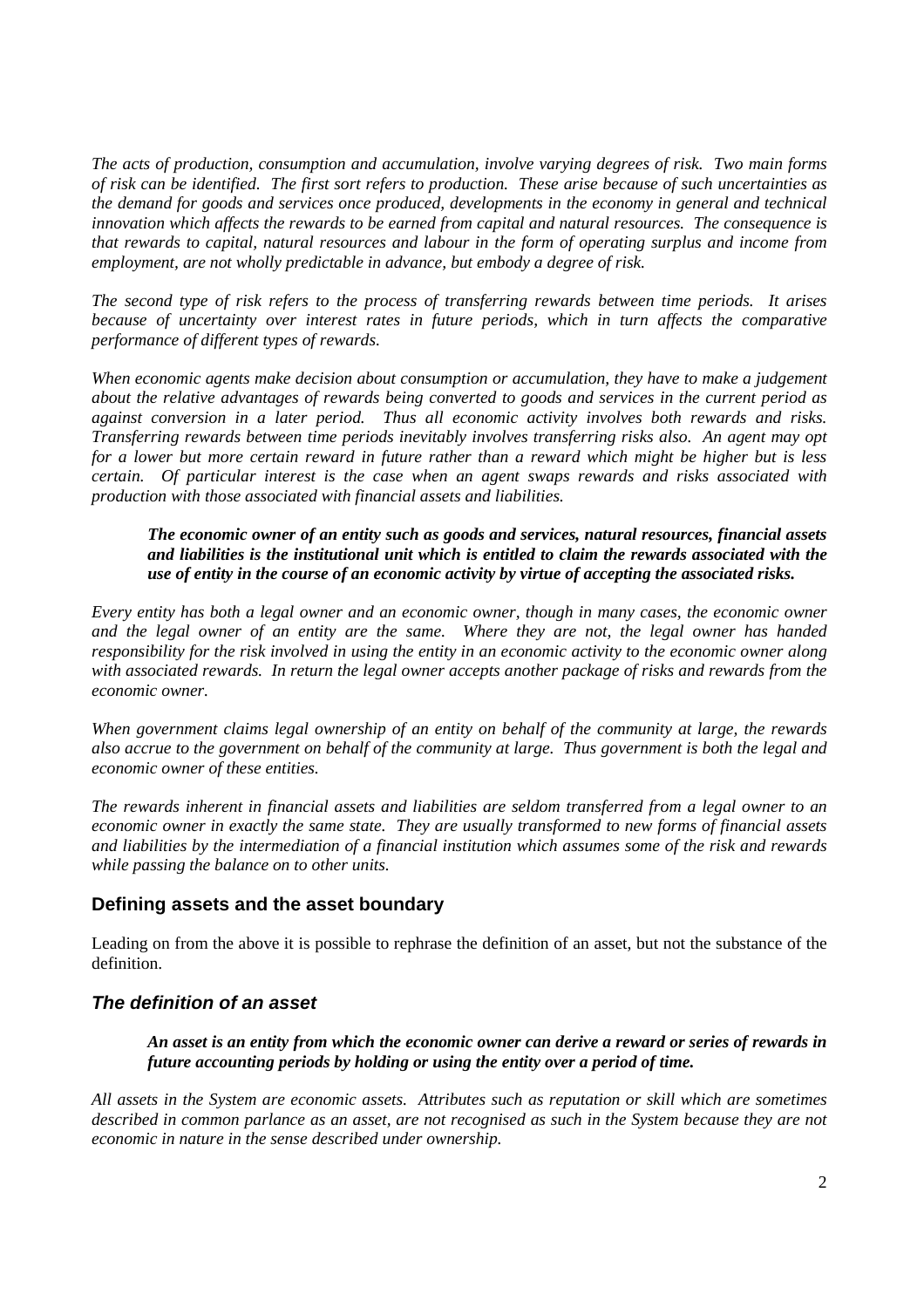## **The asset boundary**

*Assets in the System are partitioned into financial and non-financial assets. Non-financial assets are further subdivided into those which are produced and those which are non-produced. The only assets included in the asset boundary of an economy are those whose economic owners are resident in the economy. Entities which are physically situated in an economy but are owned by non-residents are excluded; those which are physically situated in the rest of the world but owned by residents are included in the asset boundary.* 

*All assets appear on the balance sheet of the economy. This, together with the requirement that they entail future rewards, implies that all assets can be represented by a monetary value. This value represents the market's view of the total of the rewards embodied by the asset. Where a direct market view of this value s not available, it must be approximated by other means.* (discussed elsewhere)

*Produced non-financial assets come into being via the production process or as imports. Two exceptions exist. Historical monuments are included as produced assets even though they may have been constructed*  long before economic accounts existed. Occasionally a monument may be newly recognised as having *value and thus enter the asset boundary as a produced asset other than through a current production process. Similar arguments apply to artefacts treated as valuables. Produced non-financial assets leave the asset boundary by being exhausted or by being sold to resident units which will not continue to use the asset in production as a source of future rewards or by being sold to non-resident units.* 

*Non-produced non-financial assets are of two types, natural resources and legal constructs*. (Terminology to be reconsidered especially legal constructs)*. The borderline for which natural resources are considered assets and which are not depends on a number of factors* . (More text to follow along the line of para 10.10 to 10.12)*. Legal constructs come into being because a unit responsible for the development of an asset can legally control access to the asset, and those acquiring access rights acquire a set of rewards which qualify in turn as an asset*. (This to be amended/enlarged upon depending on discussions on this point. The question of whether and why to exclude government's right to levy taxes as an asset to be covered.) *Legal constructs leave the asset boundary when the conditions restricting access are lifted or when there is no longer a reward to be earned from having restricted access to the asset.* 

*Financial assets and liabilities come into being, sometimes for an indefinite period but often for a fixed term, by agreements which are not necessarily legal in themselves but which are legally enforceable between two units whereby one unit provides funds to another*. (More along the lines of 10.4 and 10.5) *Financial assets and liabilities cease to exist when there is no longer a commitment for one unit to provide funds to the other. All extant financial claims and liabilities including a resident unit are included in the asset boundary and appear on the economy's balance sheet.* 

*Consumer durables are not regarded as assets in the system because the services they provide are not within the production boundary. Because the information on the stock of durables is of analytical interest, though, it is suggested that this information appear as a memorandum item in the balance sheet but not be integrated into the totals of the table.* 

*Human capital is not treated by the System as an asset. Although such attributes as skills command rewards, and can be enhanced, these rewards cannot be sold to another unit or even necessarily retained in the unit where the skills were acquired. This is another area where supplementary information would be useful to analysts.*